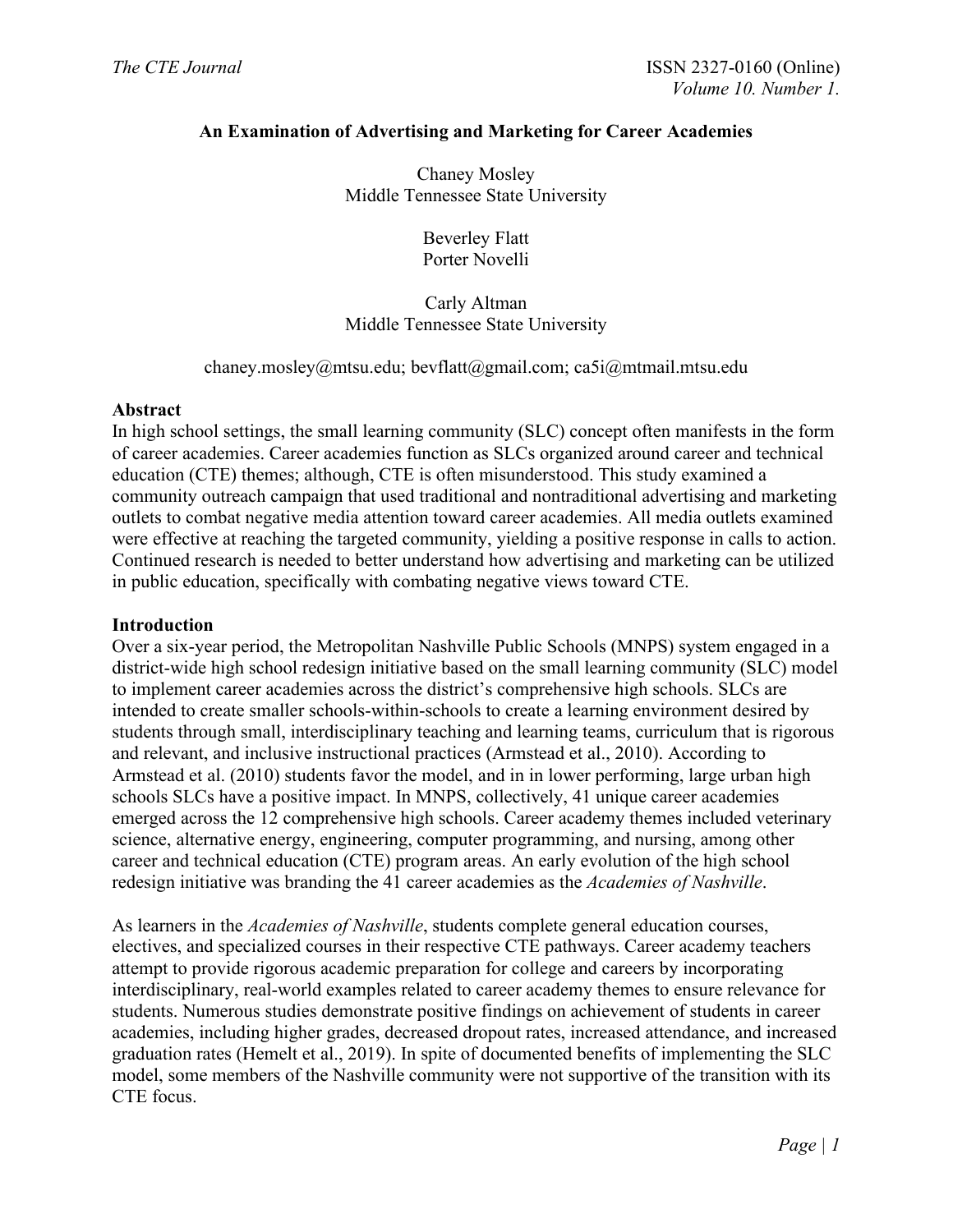During multiple school board meetings, community gatherings, school events, and digital conversations, the SLC model was chastised as vocational training rather than its intent of preparing students for post-secondary education and careers (Garrison, 2011a & Garrison, 2011b). Online criticism from community members about the Academies of Nashville emerged following media reports on the school system changes. Examples of community criticism include, "the Academies of Nashville system will weaken the intellectual aspect of the school" (Hargrove, 2011a, para. 30), "progress will flounder" (Hargrove, 2011a, para. 30), and "Hillsboro High School is in the process of becoming an 'Academies of Nashville School', which means that it will focus on technical and vocational training instead of college prep" (Hargrove, 2011b, para. 16). Beyond reader comments from online periodicals, community displeasure was also voiced through social media sites, school protests, and student demonstrations (Hargrove, 2011b). Therefore, to address concerns, MNPS devised a strategic communications plan that hinged on a community outreach campaign.

Prior to the *Academies of Nashville* community outreach campaign, MNPS used three preexisting communication efforts. A Facebook page and Twitter account had been developed, but were seldom used and had little engagement by its followers. Additionally, a blog was developed to showcase student work and accomplishments; however, traffic and engagement with the blog plateaued within months of its creation. While there was an established audience for the social media outlets and the blog, each outlet struggled to reach new people and engage existing followers.

# **Literature Review**

For more than forty years, initiatives have supported the development of communication practices in CTE programs at the secondary and postsecondary educational levels. Rice (1980) identified the need for community outreach in CTE, and Martin (1995) provided guidance for creating CTE marketing plans. Other research has previously demonstrated the need for a public relations action in CTE programs (Akers et al., 2001; Roberts & Dyer, 2004), and many states, including Washington, Arkansas, Maryland (Advance CTE, 2020a), Georgia, North Dakota (Advance CTE, 2020b), Colorado, and Idaho (Advance CTE, 2020c) have collaborated with stakeholders to enhance communications. However, no studies have investigated the application of strategic communication plans by CTE programs.

Enhanced school-choice policies throughout the country have resulted in an increased need to market schools and their programmatic offerings to both students and parents (Jabbar, 2016). According to DiMartino and Jensen (2016), effective use of marketing strategies can help schools appear more desirable in the competitive education marketplace. As Beal and Beal  $(2016)$  purported, the marketization of K–12 education has caused increased marketing efforts; however, little research has investigated the impact of school marketing strategies. Further, according to Excel*in*Ed (2021), "Parents and young adults agree that developing "real-world" skills, gaining work experience and completing career-focused coursework will set learners up for success after high school—but there is likely a significant gap between what parents believe schools are providing and what they are actually delivering" (p. 12). Further, "parents and young adults indicated that schools most frequently communicate about honors or advanced coursework and college acceleration opportunities–but they want to learn more about career-focused educational opportunities, especially work-based learning and CTE" (Excel*in*Ed, 2021, p. 17).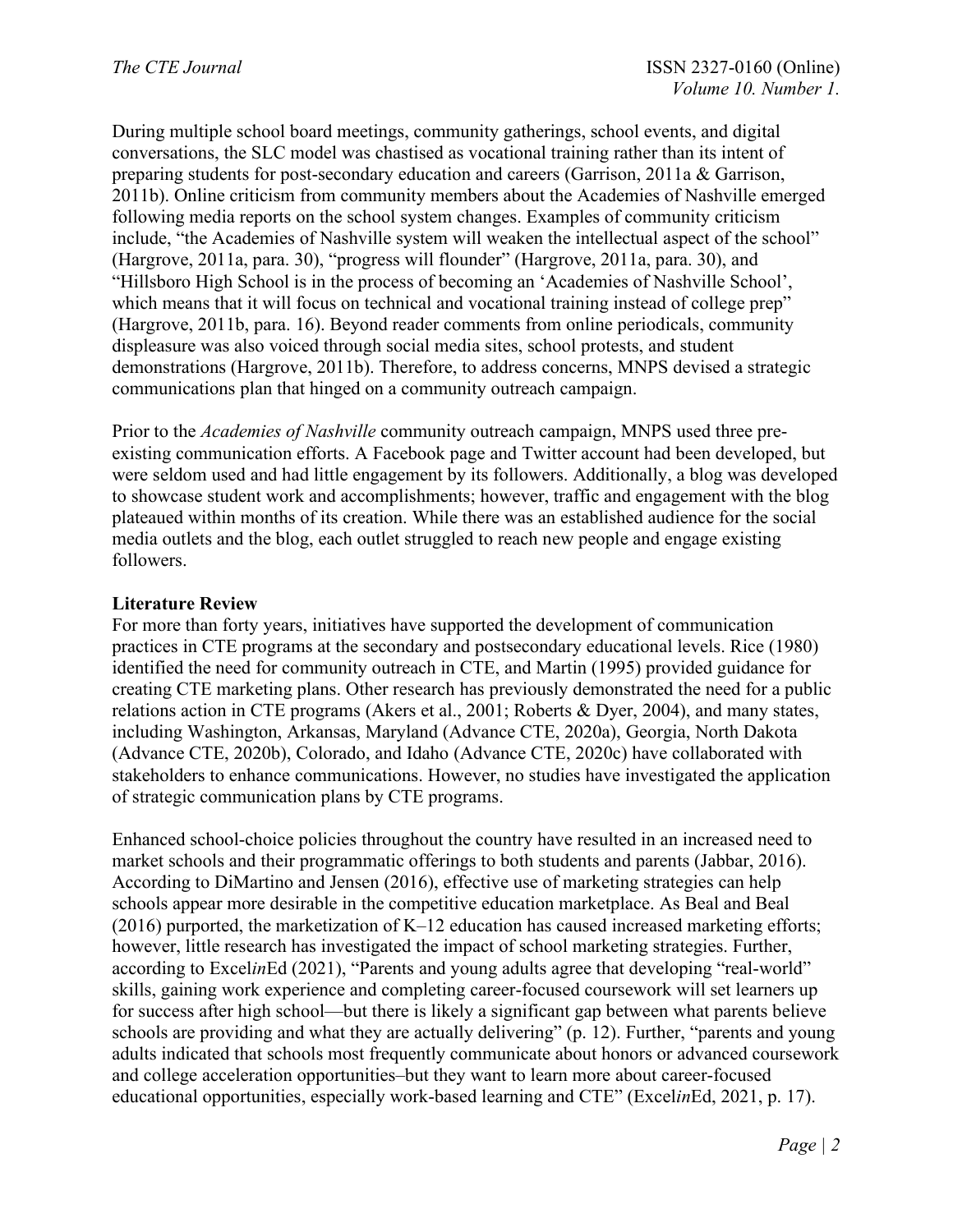"There is an information gap in how parents and young adults evaluate the quality of CTE pathways and the information schools currently provide" (Excel*in*Ed, 2021, p. 21). According to Advance CTE (2020a), adopting a digital approach can help reach local stakeholders and providing a diverse array of opportunities to engage with relevant content is essential.

Colley's (1961) Levels of Understanding model served as the foundation for this current study in advertising and marketing. Colley (1961) reported "all commercial communications that weigh on the ultimate objective of a scale must carry a prospect through four levels of understanding" (p. 25). The term *prospect* is used to describe any member of the audience impacted by the advertising campaign (Colley, 1961). As illustrated in Figure 1, all prospects begin in a state of unawareness and then advance through four levels of understanding: (1) awareness, (2) comprehension, (3) conviction, and (4) action. In level one, awareness, the prospect becomes conscious of the existence of a product, organization, or concept. During level two, comprehension, the prospect grasps the purpose of a product, organization, or concept and understands associated benefits. In level three, conviction, the prospect decides to support the product, organization, or concept. During the final stage, action, the prospect responds to the specific advertisement objective, such as purchasing a product, supporting an organization, or promoting a concept (Colley, 1961).



*Figure 1.* Colley's (1961) Levels of Understanding model.

Deighton (1984) clarified the value of an impression can carry an individual through Colley's (1961) Levels of Understanding. An impression can be made by a click, review, or visual intake of an advertisement. Prior to an impression, an individual may be at the unawareness level of a product, organization, or concept. However, after the individual has experienced an advertisement, calculated as an impression, he or she moves into the awareness level of understanding (Deighton, 1984).

According to Chen and Stallaert (2014), enhancements in information technology have profoundly changed online advertising, especially in the area of measuring the performance and targeting advertisements. Tracking clicks on a particular advertisement is usually marked as the measure of effectiveness, hence cost-per-click is exploited as a pricing standard for online advertising (Chen & Stallaert, 2014). Other measurements may include cost-per-impression (CPI) and click-through-rates (CTR). In CTE, using analytics-informed social media strategies can be beneficial in that these tools are both informative and entertaining (Advance CTE, 2020a).

CPI is the cost incurred for each viewer of an online ad; CPI equals advertising cost divided by total impressions (Chandler, & Munday, 2016). CTR is used as indicator of web users who intend to click when viewing advertisements on websites, representing a ratio of the number of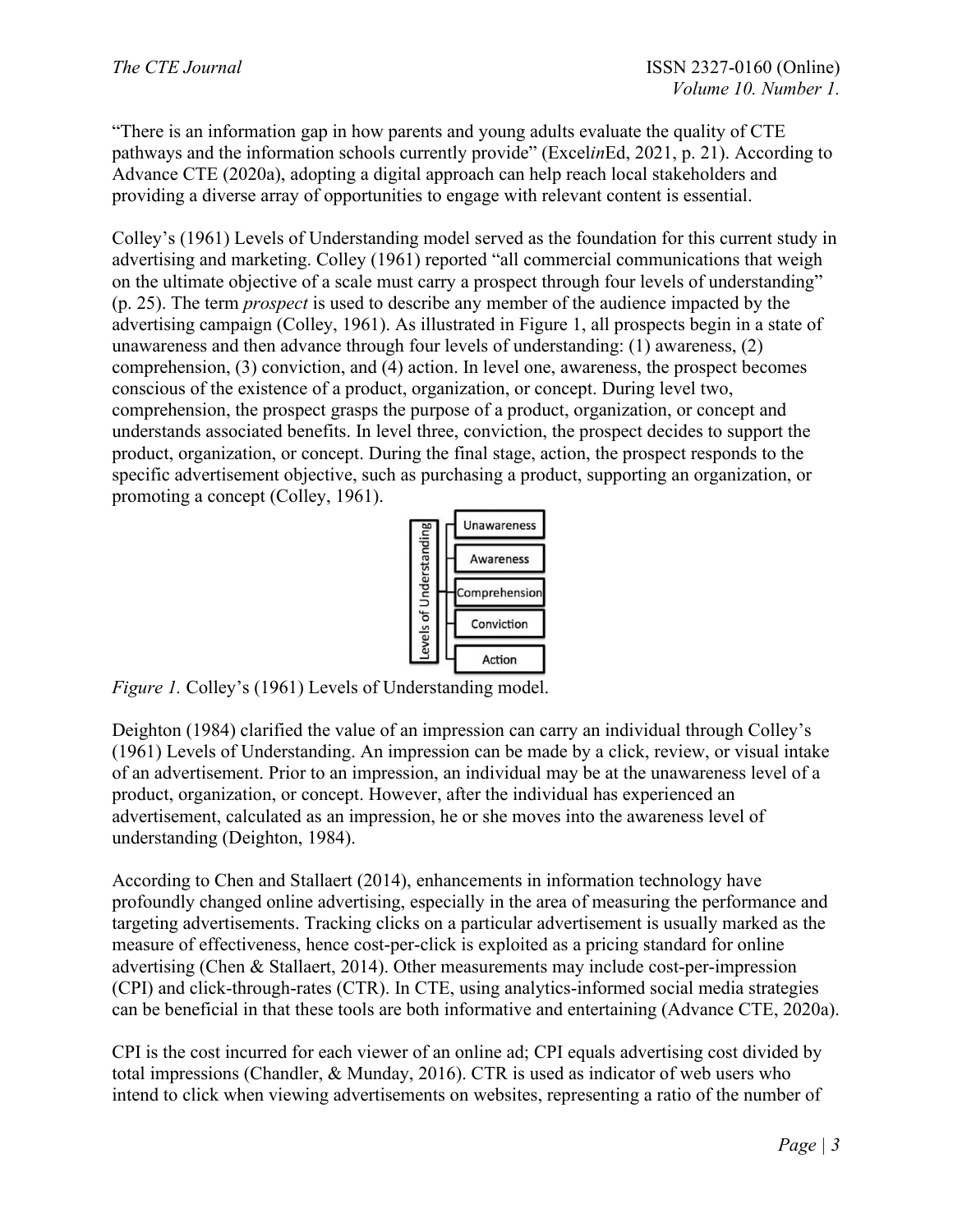users that clicked on an ad to the number of times it was shown, and a higher CTR value is important to improving the visibility of an organization (Lakshmanarao et al., 2021). The return on investment (ROI) is one way to measure the efficiency of an investment and compare the efficiency to a number of other investments (Investopedia, 2012).

The most recent National Career and Technical Education Research Agenda (Lambeth, Elliot, & Joerger, 2008) encouraged research on best practices for marketing CTE programs. A search for studies that examined advertising, marketing, and public relations for CTE was conducted in the following journals: The Career and Technical Education Research Journal, the Journal of Agricultural Education, the Journal of Career and Technical Education, and the Journal of Research in Technical Careers. These discipline related journals yielded zero results. To be clear, no empirical evidence of the effectiveness of a local, targeted community outreach campaign regarding CTE exists.

## **Purpose / Objectives**

The purpose of this study was to determine the impact of a community outreach campaign on social media platforms used for promoting career academies. The study was guided by the following research questions:

- 1. How do different media outlets affect the type and number of audience impressions during a community outreach campaign?
- 2. What is the return on investment of different media outlets used during a community outreach campaign?
- 3. How do community outreach campaign calls to action affect social media platforms patronized by an organization?
	- a. What is the effect of calls to action on an organization's blog?
	- b. What is the effect of calls to action on an organization's Facebook page?
	- c. What is the effect of calls to action on an organization's Twitter account?
- 4. What are the click-through-rates of CTE digital advertising campaigns?

#### **Methods / Procedures**

During the *Academies of Nashville* community outreach campaign, both traditional and nontraditional media outlets in Nashville were selected to market the *Academies of Nashville* throughout the community. Media outlets were selected based on content marketing strategy in which content is created and shared using blogs, videos, print and other media to attract and engage a target audience (Pulizzi & Barrett, 2009). Traditional advertising methods selected were newspaper print and digital advertising. The potential audience reach, and cost efficiency were factors in selecting these outlets (Clippenger, 2012). Twenty-five print advertisements ran in *The Tennessean*, the city newspaper, over a four-month period. The digital advertising campaign also ran through *The Tennessean* website during the same period. These traditional advertising outlets were supplemented through non-traditional advertising channels.

Metro Transit Authority (MTA), the local public bus transportation system, bus and bench advertising were selected due to mobility and impression estimates (Advertising Vehicles, 2012). Ten buses and six bus benches displayed *Academies of Nashville* advertisements for two months. Additionally, a thirty-second commercial ran twice during the previews before every movie for three months in movie theaters located in Nashville and a digital campaign was launched on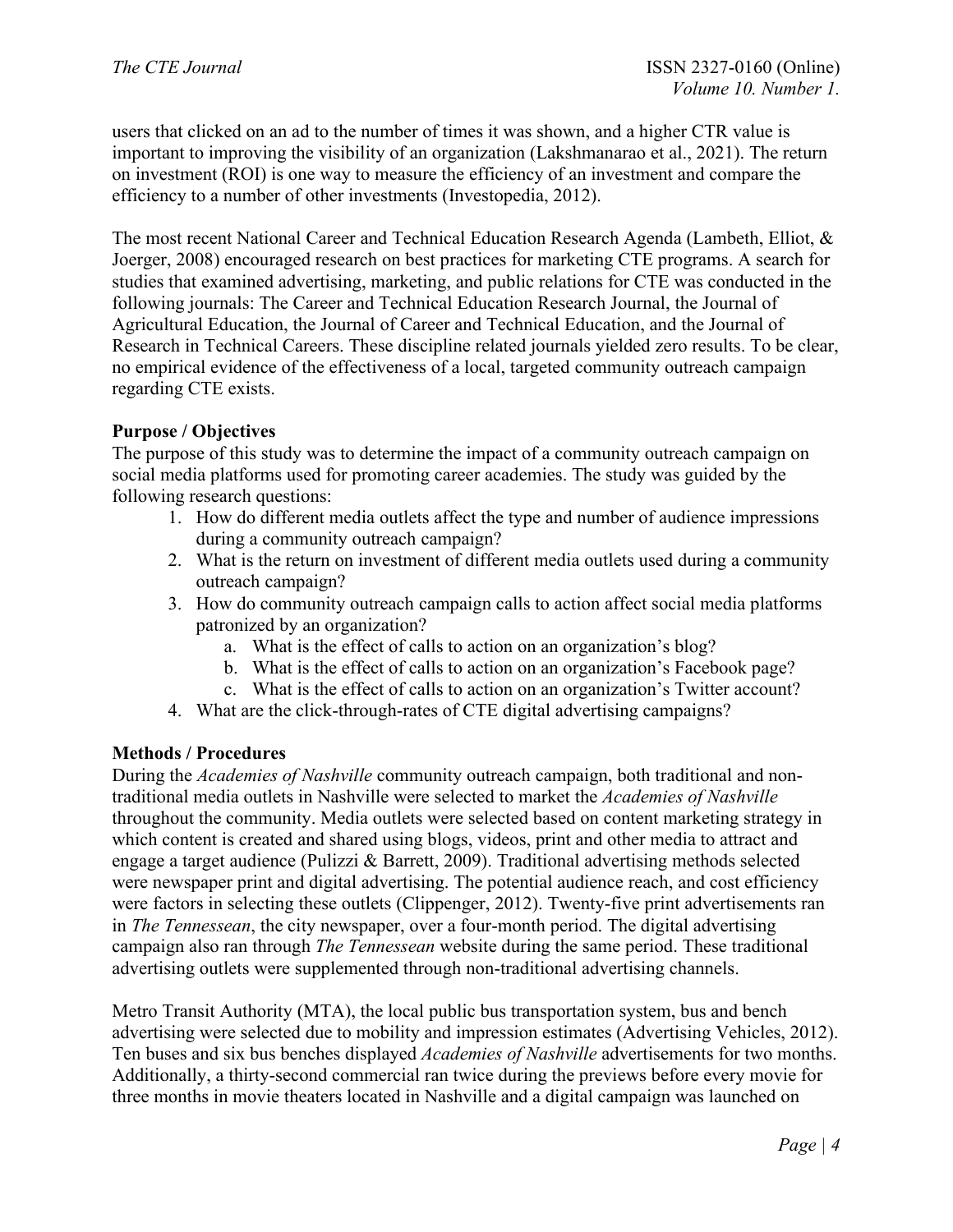local ticket sales and movie review websites during the same period. The final non-traditional outlet used was point-of-purchase (POP) television. More than 100 different fifteen-second commercials were broadcast at local gas stations throughout the county.

CTE students wrote statements describing the enhanced abilities they had because of their participation in CTE served as the content for advertisements. For example, one student in a video production CTE program of study wrote, "I can write, produce and direct my own TV show, and I still have a curfew" and another student, a female, in an architecture and construction CTE program of study wrote, "I can design and build a house, and I can do it in heels." These "I Can" statements highlighted different schools and were used in each advertising outlet. According to Lubienski and Lee (2016), the way schools promote themselves to families speaks to how schools engage in the local education market. Therefore, the "I Can" statements were selected for each advertising outlet based on the proximity of the outlet to the physical school location and relevance of the statement to the advertising space or location.

According to the final stage of Colley's (1961) Levels of Understanding model, prospects respond to the specific advertisement objectives. In the present study, each advertising outlet (print ad, bus wraps, bench wraps, movie theater, and POP TV) was associated with a call to action encouraging readers and viewers to visit the *Academies of Nashville* blog and follow the *Academies of Nashville* on Facebook and Twitter, which served as the advertisement objective. According to Colley (1961), monitoring response to advertising allows for advertising campaign results to be measured. Therefore, community responses to the outreach campaign calls to action were utilized for data collection.

Additional data was collected by audit requests and contractual agreements. An audit request was issued to *The Tennessean* to collect subscription numbers, newspaper sales information, and digital campaign analytics for collecting print advertisement data. An audit request was issued to MTA to obtain time framed public impressions for collecting bus and bench wrap advertisement data. An audit request was issued to Regal Cinemas and ScreenVision movie theaters to obtain ticket sales information and digital campaign analytics for collecting movie theater advertisement data. Contractual agreements with local gas stations informed POP TV advertisement data collection.

The Google Analytics service was used to obtain detailed information about visitors to the *Academies of Nashville* blog. Similarly, Facebook's insights feature was utilized to obtain detailed information about visitors to the *Academies of Nashville* Facebook page. Finally, Sprout Social, a social media management tool, was used to obtain detailed information about follower interactions on the *Academies of Nashville* Twitter feed.

All data were analyzed using descriptive statistics.

#### **Results**

Research question 1 asked how different media outlets affected the type and number of audience impressions during a community outreach campaign. Table 1 shows the number of impressions obtained by each media outlet, by school, during the community outreach campaign. The Academies of Nashville received 17,762,952 impressions during the campaign.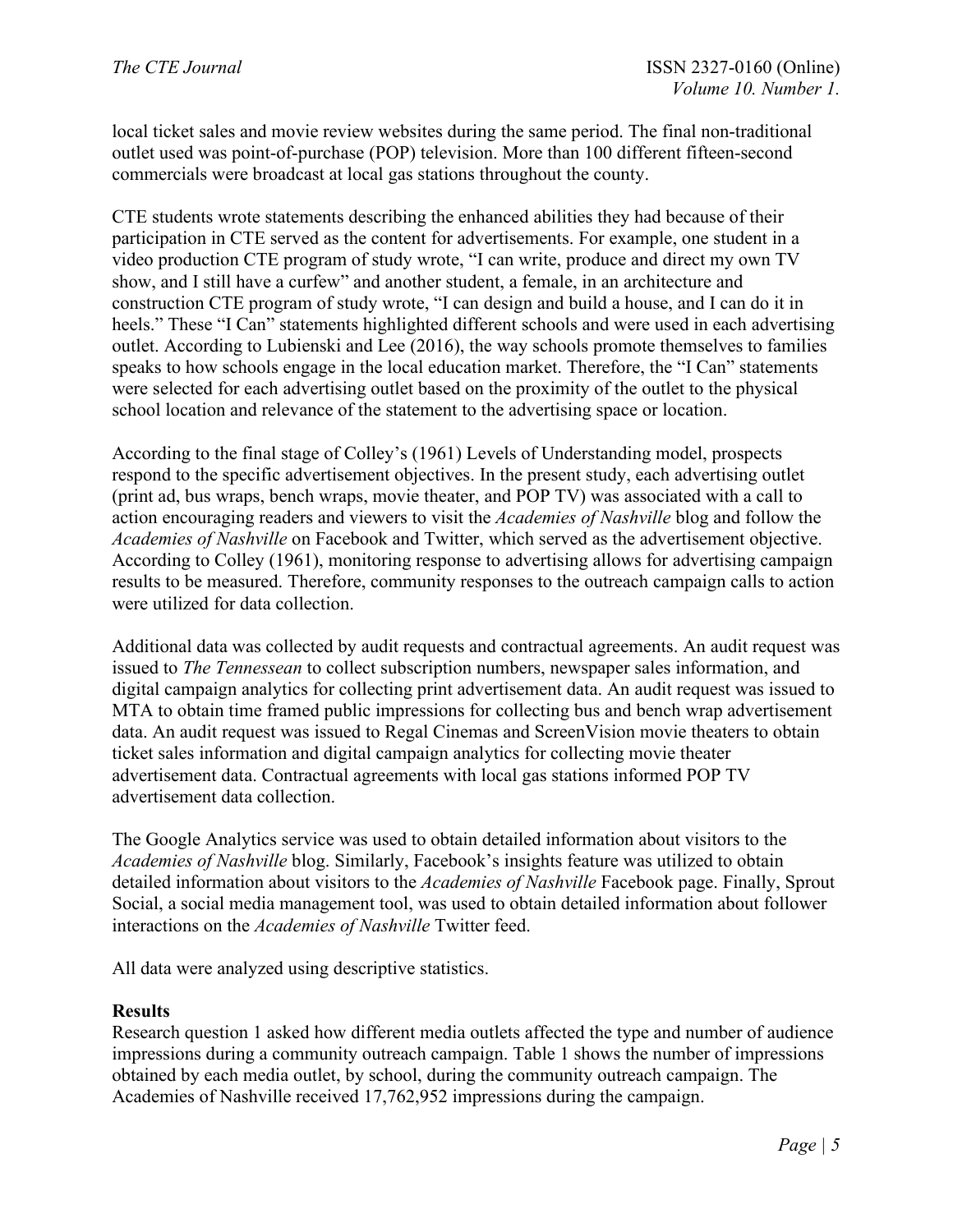| School          |                             | <b>MTA</b>                            | The Tennessean |                              | Movie Theater                |                    | Point-Of-<br>Purchase         | Total      |
|-----------------|-----------------------------|---------------------------------------|----------------|------------------------------|------------------------------|--------------------|-------------------------------|------------|
|                 | <b>Bus</b>                  | Bench                                 | Print          | Digital                      | Video                        | Digital            |                               |            |
| HS1             | 360,000                     |                                       | 106,484        | 205,000                      |                              | 300,000            | 380,000                       | 1,351,284  |
| HS <sub>2</sub> | 360,000                     |                                       | 180,142        | 205,000                      |                              | 300,000            | 380,000                       | 1,425,142  |
| HS3             | 360,000                     |                                       | 183,150        | 205,000                      | $\overline{\phantom{0}}$     | 300,000            | 380,000                       | 1,428,150  |
| HS4             | 360,000                     |                                       | 243,434        | 205,000                      |                              | 300,000            | 380,000                       | 1,488,434  |
| HS5             | 360,000                     | 407,400                               | 243,434        | 205,000                      | 244,992                      | 300,000            | 380,000                       | 2,140,826  |
| HS <sub>6</sub> | 360,000                     | 407,400                               | 332,600        | 205,000                      |                              | 300,000            | 380,000                       | 1,985,000  |
| HS7             | 360,000                     | 407,400                               | 80,142         | 205,000                      |                              | 300,000            | 380,000                       | 1,732,542  |
| HS8             | 360,000                     | 407,400                               |                | 205,000                      | 244,992                      | 300,000            | 380,000                       | 1,897,392  |
| HS <sub>9</sub> |                             |                                       | 362,584        | 205,000                      | $\qquad \qquad \blacksquare$ | 300,000            | 380,000                       | 1,211,584  |
| <b>HS10</b>     | 360,000                     | 407,400                               | 100,000        | 205,000                      |                              | 300,000            | 380,000                       | 1,752,400  |
| <b>HS11</b>     | 360,000                     | 407,400                               | 163,292        | 205,000                      |                              | 300,000            | 380,000                       | 1,815,692  |
| <b>HS 12</b>    |                             |                                       | 166,300        | 205,000                      | 244,992                      | 300,000            | 380,000                       | 1,296,292  |
| Total           | 4,320,000<br>$TTC1$ $1$ $1$ | 2,444,400<br>$1 \t11$ $11$ $100 \t11$ | 2,161,562      | 205,000<br>$1 \quad 1 \quad$ | 734,976<br>TTQ1Q             | 300,000<br>1.1.1.1 | 4,560,000<br>1.1 <sub>0</sub> | 17,762,952 |

| Table 1                              |
|--------------------------------------|
| Impression by Outlet by High School. |

*Note.* HS1 = high school 1; HS2 = high school 2... HS12 = high school 12.

Research question 2 asked for the ROI of different media outlets used during a community outreach campaign. The ROI was measured using the cost per impression (CPI) of each outlet as a whole (Table 2). The CPI was calculated using the equation provided previously by Chandler & Munday, (2016), indicating that the CPI is equal to the advertising cost divided by the total number of impressions. The total CPI for the entire outreach campaign was \$0.005 per impression.

## Table 2

| Cost-per-impression by Advertising Outlet. |  |  |
|--------------------------------------------|--|--|
|--------------------------------------------|--|--|

|            | <b>MTA</b> |       | The Tennessean |         | Movie Theater |         | Point-Of-<br>Purchase  | Total |
|------------|------------|-------|----------------|---------|---------------|---------|------------------------|-------|
|            | <b>Bus</b> | Bench | Print          | Digital | Video         | Digital |                        |       |
| <b>CPI</b> | 0.004      | 0.004 | 0.013          | 0.013   | 0.017         | 0.017   | $\qquad \qquad \cdots$ | 0.005 |

*Note.* Cost-per-impression (CPI) is shown in dollar amount. Point-of-purchase (POP) CPI is not available, as cost for POP advertising was gifted from a community partner and remains unknown to the researchers.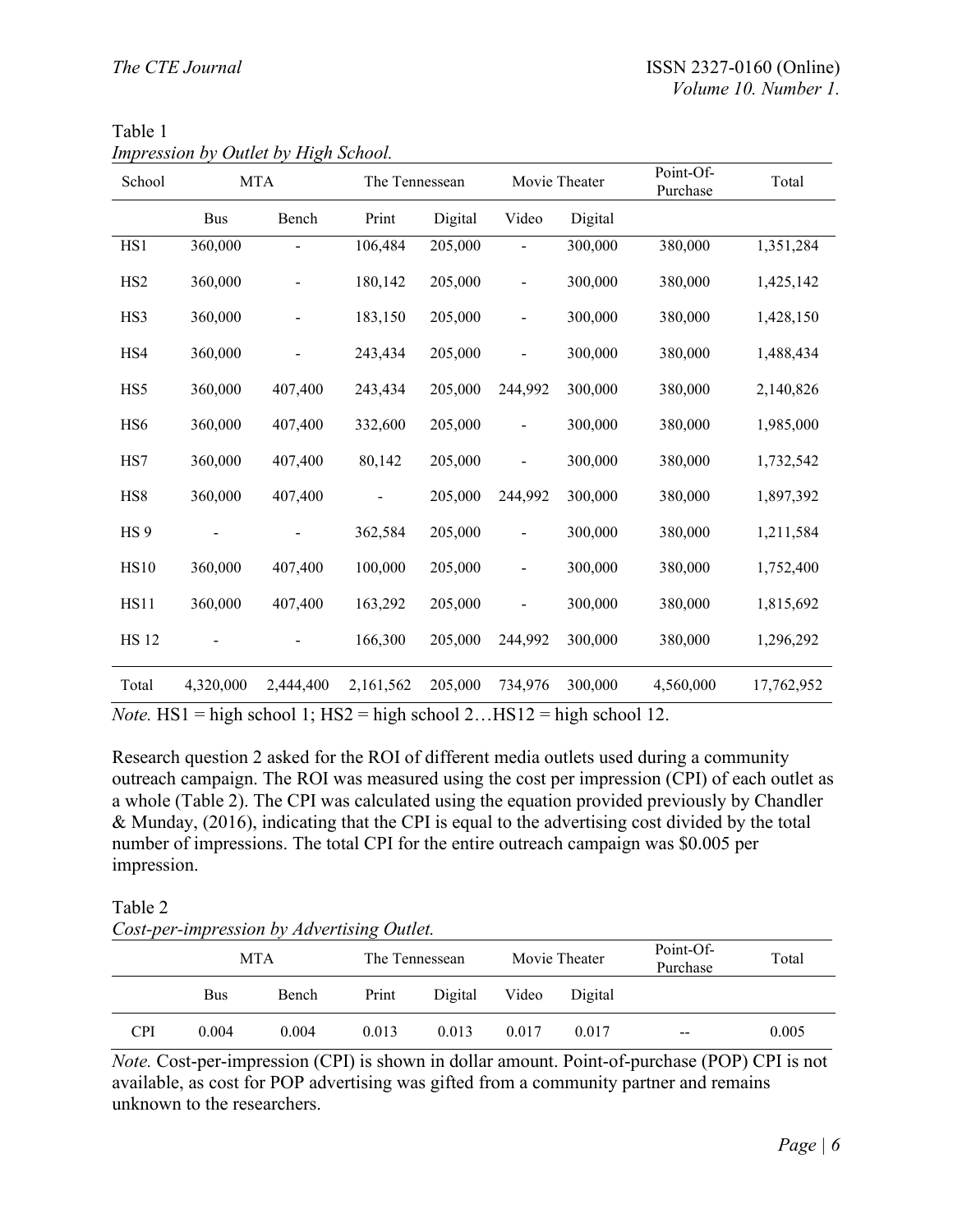Research question 3a asked for the effect of calls to action on an organization's blog. Data from the community outreach campaign was compared to the next best period (November 2011- February 2012) to show percentage change, as shown in Table 3. When comparing Table 3 to the next best period for the Academies of Nashville blog, every measure improved. There was a 943.84% overall increase in blog visits, a 1,020.28% overall increase in unique visitors to the blog, and an 880.63% overall increase in page views on the blog.

#### Table 3

| Month      |       | Page Visits             |       | Unique Visitors         |       | Page Views               |      | <b>Visit Duration</b>   |
|------------|-------|-------------------------|-------|-------------------------|-------|--------------------------|------|-------------------------|
|            | #     | $\frac{0}{0}$<br>growth | #     | $\frac{0}{0}$<br>growth | $\#$  | $\frac{0}{0}$<br>growth  | $\#$ | $\frac{0}{0}$<br>growth |
| Nov. 2011  | 100   | $\overline{a}$          | 73    | -                       | 198   | $\overline{\phantom{a}}$ | 3:26 |                         |
| Sept. 2012 | 606   | 506%                    | 525   | 619%                    | 1,182 | 497%                     | 1:12 |                         |
| Dec. 2011  | 176   |                         | 143   |                         | 344   | $\overline{\phantom{0}}$ | 2:14 |                         |
| Oct. 2012  | 765   | 335%                    | 684   | 378%                    | 1,442 | 319%                     | 1:14 |                         |
| Jan. 2012  | 392   |                         | 272   |                         | 523   |                          | 2:53 |                         |
| Nov. 2012  | 865   | 121%                    | 708   | 160%                    | 1,582 | 202%                     | 1:04 |                         |
| Feb. 2012  | 506   |                         | 408   |                         | 1,205 |                          | 2:23 |                         |
| Dec. 2012  | 1,296 | 156%                    | 1,126 | 176%                    | 2,173 | 80%                      | 0:52 |                         |

*Academies of Nashville Blog Analytics.* 

Research question 3b asked for the effect of calls to action on an organization's Facebook page. As shown in Table 4, prior to the beginning of the community outreach campaign, the Academies of Nashville Facebook page had 39 likes and limited engagement by its users. By the end of 2012, the Facebook page had 173 likes, an increase of 544%. Additionally, Facebook analytics indicated the Academies of Nashville had a social influence score of 60 and a social engagement score of 20, an increase of 700% and 500%, respectively. A Klout score is a single number that represents the aggregation of multiple pieces of data about social media activities (Rao et al., 2015). Beyond social influence and engagement, a change in audience demographics occurred as well.

Research question 3c asked for the effect of calls to action on an organization's Twitter account. As indicated in Table 5, prior to the beginning of the community outreach campaign the Academies of Nashville Twitter feed had 26 followers and limited engagement by its users. By the end of 2012, the Twitter account had 213 followers, an increase of 919%. Additionally, Twitter analytics indicated that the Academies of Nashville had a social influence score of 63 and a social engagement score of 21, an increase of 585% and 450%, respectively.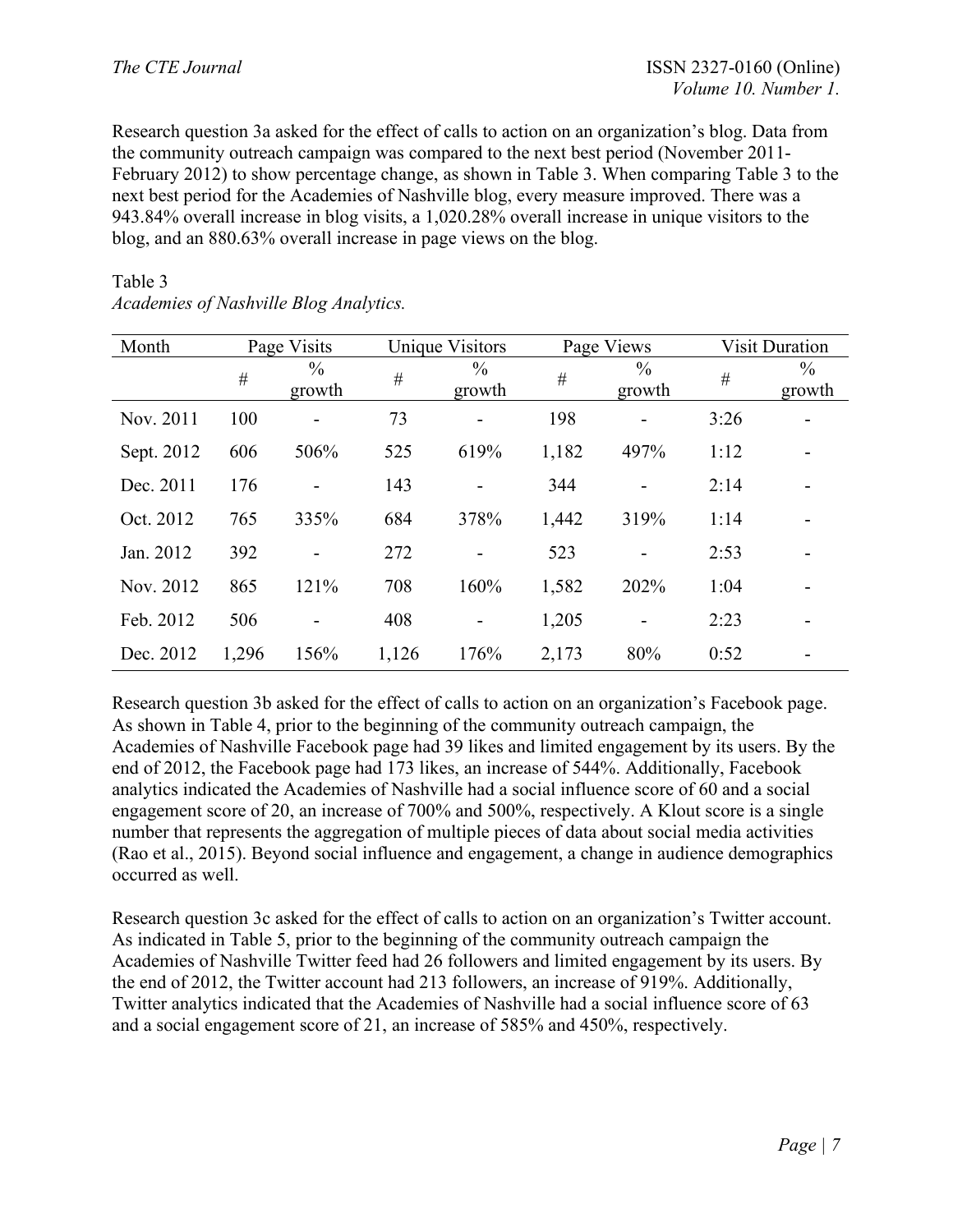|                         | August 2012  | December 2012 | Growth   |
|-------------------------|--------------|---------------|----------|
| Number of Fans          | 39           | 173           | 544%     |
| Gender                  |              |               |          |
| Impressions             |              |               |          |
| Male                    | 35           | 2,837         | 8,206%   |
| Female                  | 23           | 5,694         | 24,857%  |
| Age Impressions         |              |               |          |
| $13 - 17$               | $\mathbf{1}$ | 1,086         | 108,700% |
| 18-24                   | 5            | 1,915         | 38,400%  |
| 25-34                   | 13           | 1,927         | 14,923%  |
| 35-44                   | 18           | 1,941         | 10,883%  |
| 45-54                   | 15           | 1,079         | 7,293%   |
| $55+$                   | 6            | 583           | 9,8'7%   |
| <b>Total Impression</b> | 122          | 27,500        | 22,640%  |
| Reach                   | 58           | 8,531         | 14,808%  |
| Engagement              | $1\%$        | 11%           | 10%      |
| Social Score            |              |               |          |
| Influence               | 10           | 60            | 700%     |
| Engagement              | 5            | 20            | 500%     |

| Table 4                                         |  |
|-------------------------------------------------|--|
| Academies of Nashville Facebook Page Analytics. |  |

Research question 4 asked for the click-through-rates of CTE digital advertising campaigns. The CTR was calculated using the CTR equation provided by Chandler & Munday, (2016); the total number of clicks divided by the total number of impressions. The CTR for *The Tennessean* was 0.9% and the CTR for movie theaters was 0.04%, as shown in Table 6.

Table 5

*Academies of Nashville Twitter Account Analytics.*

|                     | August 2012 | December 2012 | Growth |
|---------------------|-------------|---------------|--------|
| Number of Followers | 26          | 213           | 919%   |
| Interactions        |             |               |        |
| Mentions            | 20          | 103           | 615%   |
| Retweets            | 9           | 52            | 107%   |
| Social Score        |             |               |        |
| Influence           | 13          | 63            | 585%   |
| Engagement          | h           | 21            | 450%   |

# **Conclusions, Implications, and Recommendations**

The present study investigated the impact of a community outreach campaign for CTE. Many public misconceptions of CTE exist with many people viewing CTE as inferior to general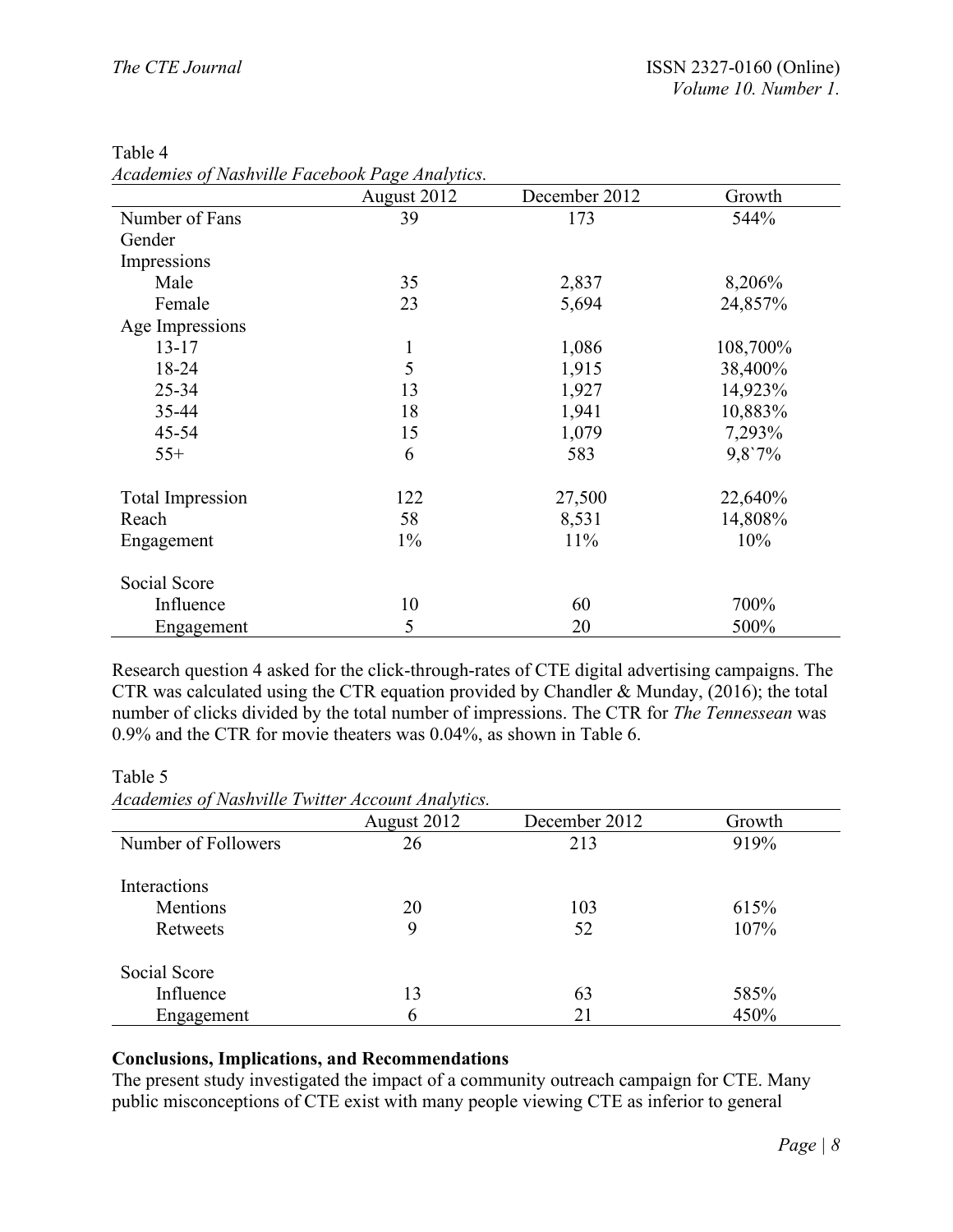Table 6

*academic* coursework (Kacirek et al., 2010). Due to these misunderstandings there is a further stressed importance in advertising and marketing campaigns that position CTE in a positive fashion. These community outreach campaigns are important for school districts, schools, students, and teachers. In fact, in a review of needs assessments for agricultural education teachers, of the six major competencies that consistently recurred during the 32-year time period from 1983 to 2015, developing public relations programs was second (DiBenedetto et al., 2018).

| 1 UU 1 V 7 V                  |                  |                       |                                  |  |  |  |
|-------------------------------|------------------|-----------------------|----------------------------------|--|--|--|
| Click-through-rate by Outlet. |                  |                       |                                  |  |  |  |
| Outlet                        | Number of Clicks | Number of Impressions | $\mathbb{C}\mathrm{T}\mathrm{R}$ |  |  |  |
| The Tennessean                | 1,845            | 205,000               | $0.9\%$                          |  |  |  |
| Movie Theaters                | .20              | 300,000               | $0.04\%$                         |  |  |  |

All forms of advertising used in the present study yielded positive results, demonstrating effectiveness in community outreach. Collectively, the seven media outlets generated 17,762,952 impressions in the Nashville community. The cost-per-impression was \$0.005, demonstrating the cost efficiency and potential reach of traditional and nontraditional advertising (Clippenger, 2012; Harper, 2012).

The digital campaign results from *The Tennessean* (0.9%) and movie theaters (0.04%) were effective, given the national digital advertising click-through-rate is 0.03% (Nielsen, 2012). The public transportation bus and bus bench advertising were also effective. These demonstrated an affordable and high impression rate in line with previous advertising ventures (Advertising Vehicles, 2012). The researchers conclude that using the "I Can" statements throughout messaging was helpful at achieving success because this approach used a steady format. Moreover, "preparing for the real world" is a proven message for CTE recruitment" (Advance CTE, 2021, p. 2), and, according to Advance CTE (2020), "consistent and ubiquitous core messages will increase an audience's awareness of the educational and career opportunities CTE can open up to them, and drive action" (p. 6).

Using Klout scores, the researchers conclude that social media outlets used by the *Academies of Nashville* were effective at influencing visitors; however, were not effective at engaging visitors. Klout scores serve as a measurement of influence and engagement (Rao et al., 2015). A high Klout score indicated that posts generated by the *Academies of Nashville* drove action to those around them, democratizing influences. A low engagement score, however, indicated that followers did not seek to have an online conversation about the *Academies of Nashville*. It is recommended that future research investigates precursors of follower engagement with social media.

Beyond the quantitative data provided in the present study, qualitative support for success of the community outreach campaign exists. After the campaign, positive press about the *Academies of Nashville* appeared in the local market, demonstrating greater acceptance and understanding of the high school redesign initiative. Press content contrasted stories and news from previous years (Hargrove, 2011a & Hargrove, 2011b). In the *Nashville Arts Magazine*, Cole (2012) stated, "We are lucky in Nashville to have the Academies of Nashville, small learning communities in most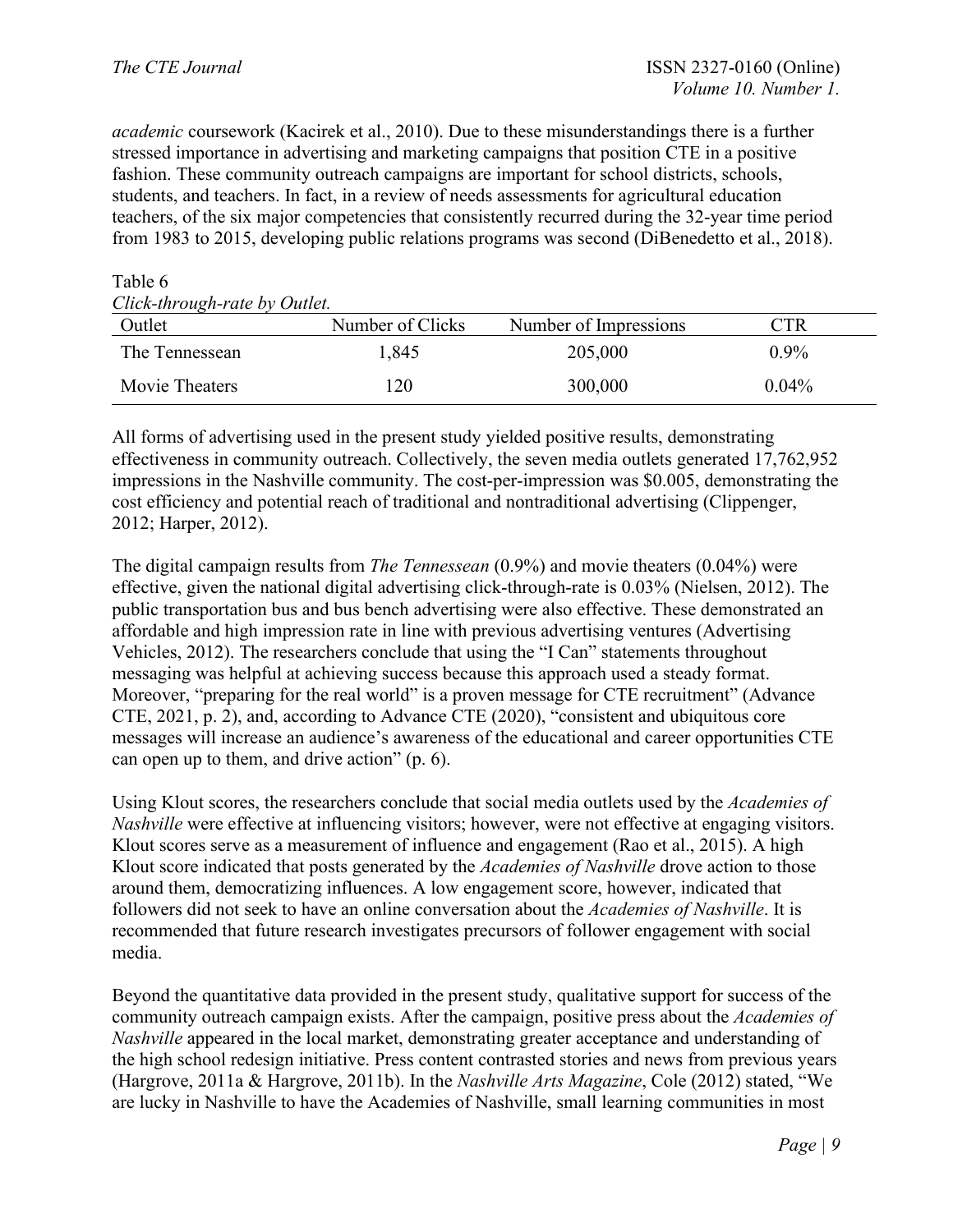of our public high schools that are aimed at helping students find their spark, whether it is in arts or math or science" (p. 59). Likewise, reports in *The Tennessean* even stated "vocationaleducation has come a long way since the automotive repair, home economics and cosmetology classes of yore" (McBride, 2012, para. 7).

To provide greater insight to the impact of the outreach campaign, the researchers recommend conducting a community awareness study. Data from a community awareness study would provide enhanced knowledge about community understanding of the *Academies of Nashville* and establish baseline data upon which future studies could be compared.

Findings of this study should be viewed in light of some limitations. First, because the data were collected in 2012, social media outlets used in this study were a limitation. Specifically, though Instagram and Snapchat were in early existence during the campaign, the *Academies of Nashville* did not have a presence on either platform due to their lack of popularity and engagement. The researchers recommend CTE programs implementing a marketing campaign expand social media platforms include outlets most frequently used by the target audience. Second, the data were collected nine years prior to analysis. However, data analyzed were existing administrative data, which is used widely in educational research (Siddiqui, 2019). To address this limitation, the researchers compared forms of media used in this study to those used in 2021. According to HubSpot (2021), the top primary forms of media used in content marketing for 2021 were videos, blogs, and infographics, respectively. The community outreach campaign in this study used videos, blogs, and print advertisements; however, the print advertisements did not incorporate infographics. Therefore, the researchers recommend incorporating infographics into marketing campaigns.

As society demands up to date media and information, schools must frequently provide information about education and educational programs (National School Public Relations Association [NSPRA], 2012). While "prospective parents and students are attracted to the "real world" benefits of CTE" (Advance CTE, 2017, p. 1), much remains unknown about advertising and marketing in CTE. As the present study introduced work on the application and evaluation of advertising and marketing in CTE, continued research efforts are essential to better understand how such these strategies can manifest and be utilized in public education.

# **References**

Advance CTE. (2017). The value and promise of career and technical education: Results from a national survey of parents and students. https://careertech.org/resource/value-andpromise-of-cte-results-from-a-national-survey

Advance CTE. (2020a). A digital communications approach.

https://careertech.org/resource/digital-communications-approach

Advance CTE. (2020b). Supporting districts and schools in their recruitment efforts. https://careertech.org/resource/supporting-districts-schools-recruitment-efforts

Advance CTE. (2020c). Strategic messaging for effective communications. https://careertech.org/resource/strategic-messaging-effective-communications

Advance CTE. (2021). Communicating career technical education: Learner-centered messages for effective program recruitment. https://careertech.org/resource/communicating-CTErecruitment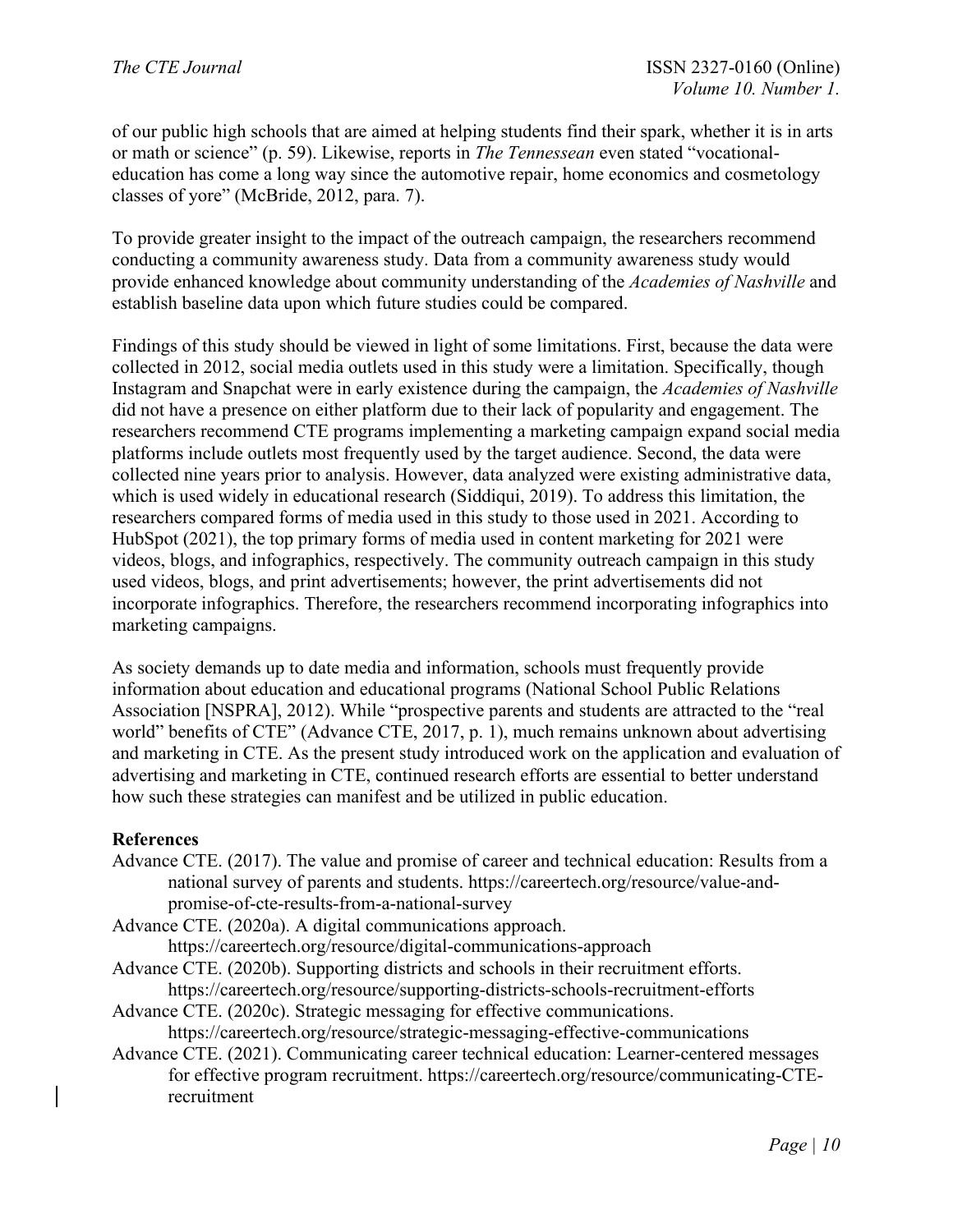- Armstead, C., Bessell, A., Sembiante, S., & Plaza, M. (2010). What students need, what students say they want: student perspectives on the promise of smaller learning communities. *Peabody Journal of Education, 85*(3), 365-374. Doi: 10.1080/0161956X.2010.491706
- Beal, H. & Beal, B. (2016). Assessing the impact of school-based marketing efforts: A case study of a foreign language immersion program in a school-choice environment. *Peabody Journal of Education*, *91*(1), 81-99. Doi: 10.1080/0161956X.2016.1119591
- Brewer, T. J. (2019). High costs to peddling solutions in search of problems: A book review of selling school: The marketing of public education. *Democracy & Education*, *27*(1), 1-4. https://www.google.com/url?sa=t&rct=j&q=&esrc=s&source=web&cd=&ved=2ahUKE wjgg7Oj3vj1AhXBk2oFHeqOAJkQFnoECAwQAQ&url=https%3A%2F%2Fdemocracy educationjournal.org%2Fcgi%2Fviewcontent.cgi%3Farticle%3D1456%26context%3Dho me&usg=AOvVaw1RnTuYylun0nzEBm-elaxx
- Chandler, D., & Munday, R. (2016). *A dictionary of social media*. Oxford University Press.
- Chen, J., & Stallaert, J. (2014). An economic analysis of online advertising using behavioral targeting. *MIS Quarterly*, *38*(2), 429-A7.
- Clippenger, C. (2012, September 26). [Contact from The Tennessean]. Copy in possession of Beverley Flatt.
- Cole, J. (2012, November 14). State of the arts. *Nashville Arts Magazine,* 5(11), 58-61. https://issuu.com/nashvilleartsmagazine/docs/november2012
- Colley, R. H. (1961). *Defining advertising goals for measured advertising results*. Association of National Advertisers, Inc.
- Deighton, J. (1984). The interaction of advertising and evidence. *Journal of Consumer Research, 11*(3), 763-770. https://doi.org/10.1086/209012
- DiBenedetto, C. A., Willis, V. C., & Barrick, R. K. (2018). Needs assessments for school-based agricultural education teachers: A review of literature. *Journal of Agricultural Education, 59*(4), 52-71. https://doi.org/10.5032/jae.2018.04052
- DiMartino, C., & Jessen, S. B. (2016). School brand management: The policies, practices, and perceptions of branding and marketing in New York City's public high schools. *Urban Education*, *51*(5), 447–475. doi-org.ezproxy.mtsu.edu/10.1177/0042085914543112
- DiMartino, C., & Jessen, S. B. (2018). *Selling school: The marketing of public education*. Teachers College Press.
- Excel*in*Ed. (2021). Pathways matter to families: What parents and young adults believe and want to know about education to workforce pathways.
	- https://careertech.org/resource/pathways-matter-to-families
- Fernando, J. (2022, January 30). *Return on investment (ROI).* Investopedia. https://www.investopedia.com/terms/r/returnoninvestment.asp
- Garrison, J. (2011, August 8). Revered teacher, IB coordinator leaves Metro Schools for LEAD. *The Tennessean.* http://tennessean.com/content/city-news/revered-teacher-ib-coordinatorleaves-metro-schools-lead
- Garrison, J. (2011, May 8). Do Metro's public school 'academies' live up to promise? *The Tennessean.* http://tennessean.com/content/city-news/do-metros-public-schoolacademies-live-promise
- Hargrove, B. (2011, March 21). Did sweeping change at Metro schools sweep out beloved Hillsboro teacher Mary Catherine Bradshaw? Course Correction. *The Tennessean.*  http://www.tennessean.com/Nashville/did-sweeping-change-at-metro-schools-sweep-outbeloved-Hillsboro-teacher-mary-catherine-bradshaw/Content?oid=2345475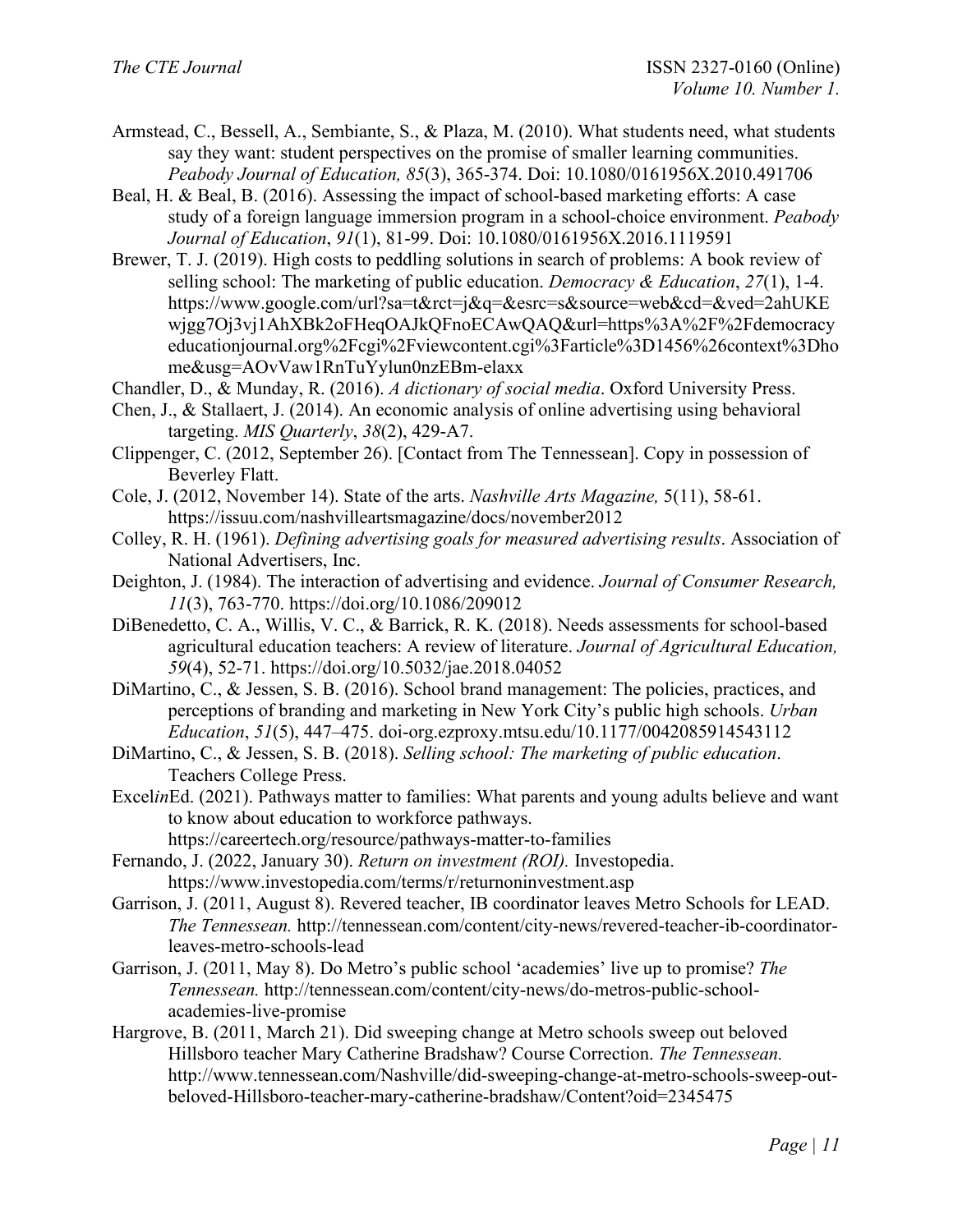- Hargrove, B. (2011, March 24). Re: Beloved teacher ousted from position in Hillsboro High [Online forum comment]. http://tennessean.com/content/city-news/beloved-teacherousted-position-Hillsboro-high#comments
- Harper, C. (2012). [Contract from ScreenVision and NCM]. Copy in possession of Beverley Flatt.
- Hemelt, S. W., Lenard, M. A., & Paeplow, C. G. (2019). Building bridges to life after high school: Contemporary career academies and student outcomes. *Economics of Education Review*, *68*, 161–178. https://doi-

org.ezproxy.mtsu.edu/10.1016/j.econedurev.2018.08.005

- HubSpot. (2021). Not another state of marketing report: Data and trends from over 1,500 marketers around the world paired with strategies + best practices for marketing success. https://www.hubspot.com/state-of-marketing?hubs\_post=blog.hubspot.com %2Fmarketing%2Ffuture-content-marketing&hubs\_post-cta=Image%20Source&\_ga= 2.146129398.392074916.1653233329-2016817560.1653233329
- Jabbar, H. (2016.) Selling schools: Marketing and recruitment strategies in New Orleans. *Peabody Journal of Education*, *91*(1), 4-23. Doi: 10.1080/0161956X.2016.1119554
- Kacirek, K., Beck, J. K., & Grover, K. S. (2010). Career and technical education: Myths, metrics, and metamorphosis. In V. C. X. Wang (Ed.), *Definitive readings in the history, philosophy, practice and theories of career and technical education* (pp. 31-49). IGI Global. Doi: 10.4018/978-1-61520-747-3.ch003
- Lakshmanarao, A., Ushanag, S., & Leela, B. S. (2021). Ad prediction using click through rate and machine learning with reinforcement learning. *2021 Fourth International Conference on Electrical, Computer and Communication Technologies* (pp. 1–5). World Academy of Science, Engineering and Technology.
- Lambeth, J., Elliot, J. & Joerger, R. (2008). The national career and technical education research agenda. *Techniques,* 83, 52-55.
- Lascăr, A. C., & Mlady, T. (2017). *Users' perceived advertising value across mobile social media–a quantitative study*. [Master's thesis, Copenhagen Business School]. CBS Research Portal.
- Lubienski, C., & Lee, J. (2016). Competitive incentives and the education market: How charter schools define themselves in metropolitan Detroit. *Peabody Journal of Education*, *91*(1), 64-80. Doi: 10.1080/0161956X.2016.1119582
- McBride, J. (2012, October 12). 'Voc-Ed' changes to fit modern needs: Focus shifts to teaching 'the science behind what they're doing.' *The Tennessean.*  http://www.Tennessean.com/editorial/Article.aspx?id=61988
- National School Public Relations Association. (n.d.) *Getting started.*  http://www.nspra.org/getting\_started
- Nielsen. (2013, April 22). *Global advertising trends- Q4 2012.* Nielsen. https://www.nielsen.com/us/en/insights/report/2013/global-adview-pulse-lite-q4-2012/
- Pulizzi, J., & Barrett, N. (2009). *Get content, get customers: How to use content marketing to deliver relevant, valuable, and compelling information that turns prospects into buyers*. McGraw-Hill.
- Rao, A., Spasojevic, N., Li, Z., & Dsouza, T. (2015). Klout score: Measuring influence across multiple social networks. In Ho, H., Ooi, B. C., Zaki, M. J., Hu, X., Haas, L., Kumar, V., Rachuri, R., Yu, S., Hsiao, M. H., Li, J., Luo, F., Pyne, S., & Ogan, K. (Eds.)